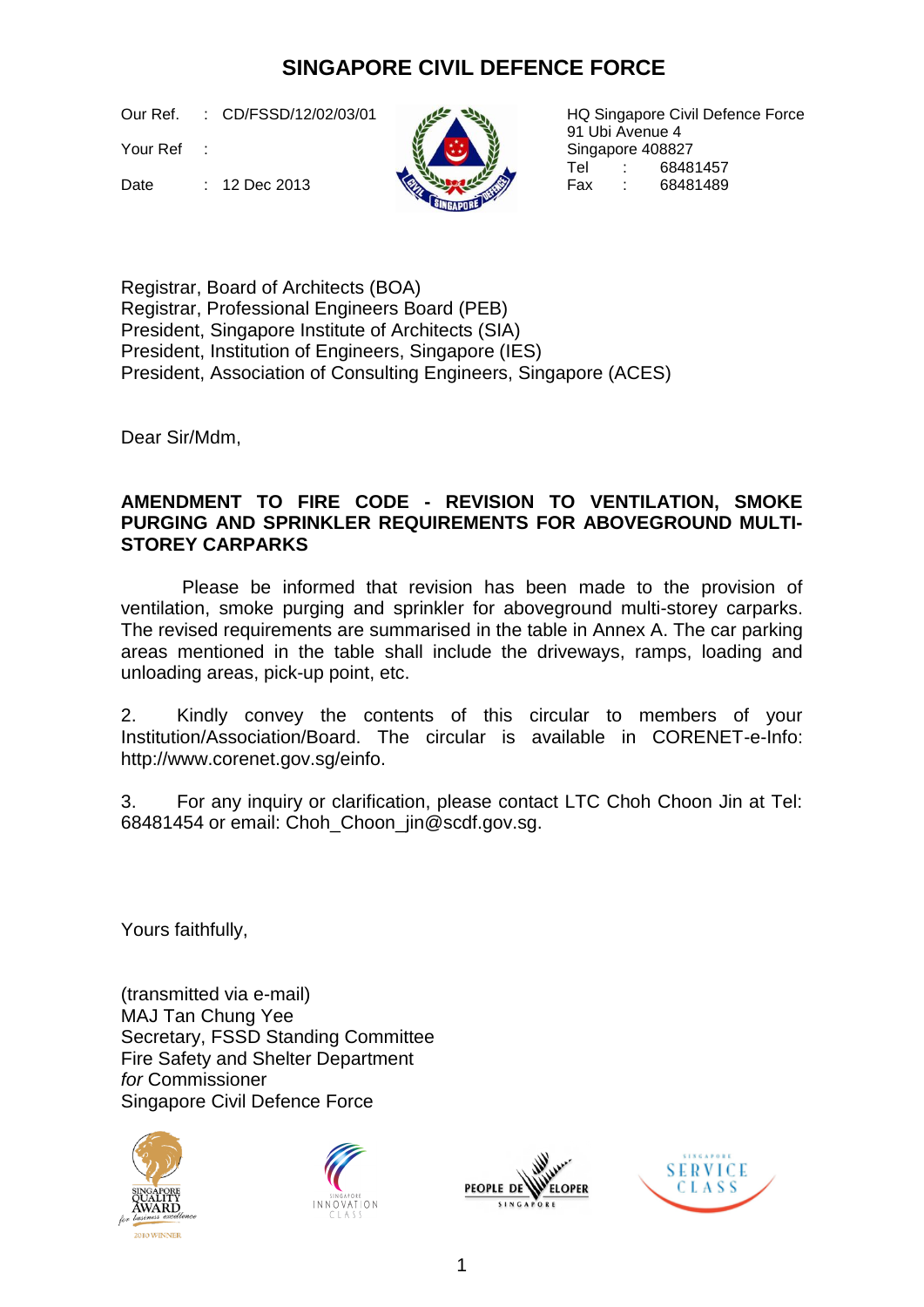## **SINGAPORE CIVIL DEFENCE FORCE**

Our Ref. : CD/FSSD/12/02/03/01

Your Ref :



HQ Singapore Civil Defence Force 91 Ubi Avenue 4 Singapore 408827<br>Tel : 6848 Tel : 68481457<br>Fax : 68481489

Date :  $12 \text{ Dec } 2013$   $\left(\frac{1}{2}\right)$  Fax :

cc

CEO, BCA CEO, URA CEO, HDB CEO, JTC CE, LTA CE, SPRING Singapore President, REDAS President, IFE President, SISV President, FSMAS President, SCAL Honorary Secretary, SPM FSSD Standing Committee